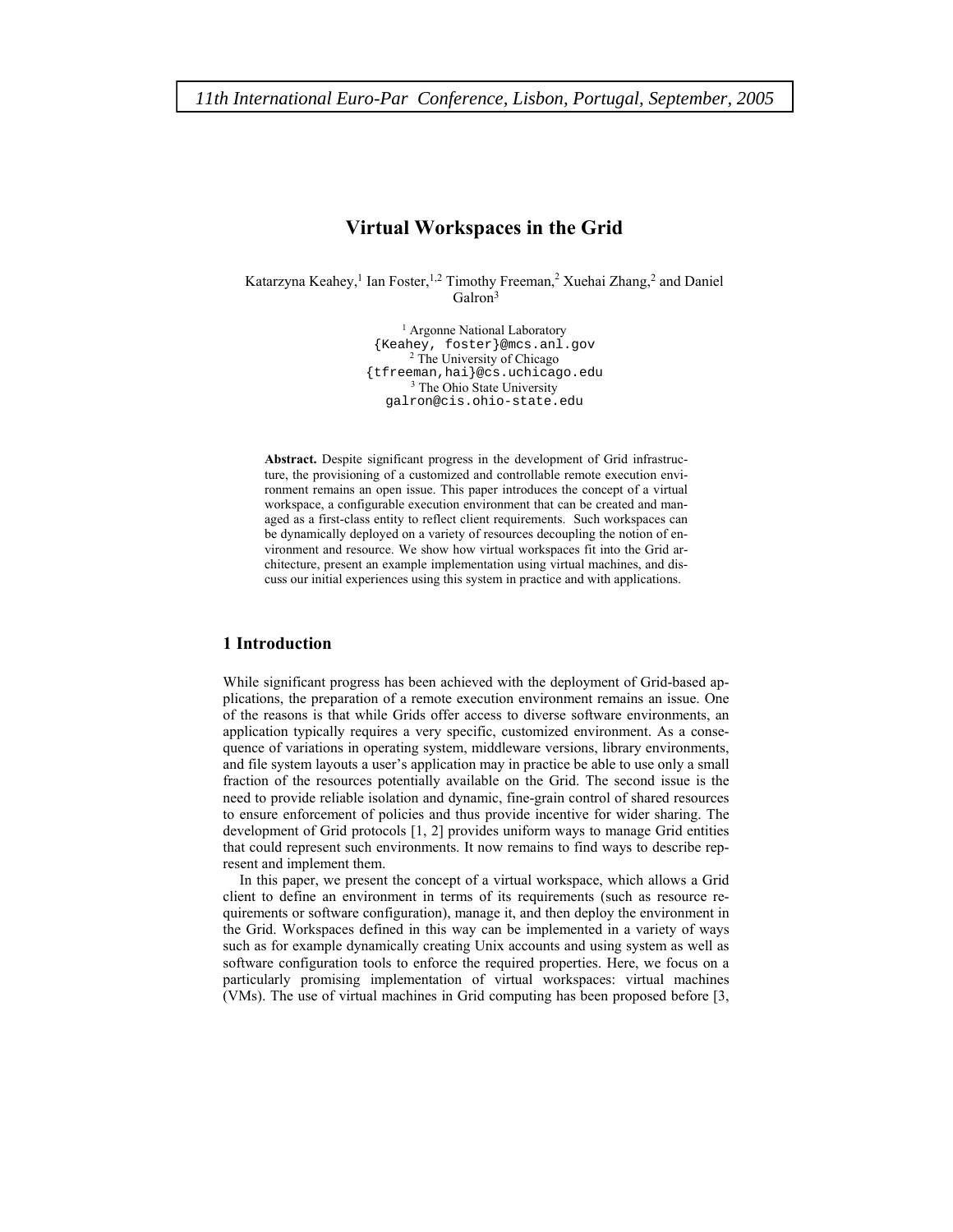4]. In addition to outstanding isolation properties, VMs can provide fine-grained enforcement; and by their very nature—virtualization of the underlying hardware—they enable instantiation of a new, independently configured guest environment on a host resource. They can be rapidly suspended and their state serialized, and thus easily migrated to remote resources. Moreover, as a result of recent progress in virtual machine technology, these advantages no longer come at a performance cost to either the application or the hosting resource: systems such as Xen [5] demonstrate that they can be used with little or no performance degradation.

In the rest of the paper, we describe how virtual workspaces fit into the Grid architecture, present a prototype of this architecture based on the Globus Toolkit (GT) and experiment with two workspace implementations using Xen [5] and the VMware Workstation [6]. We describe our initial experiences with integrating VMs into the Grid infrastructure, and we present preliminary results of testing our prototype system with a bioinformatics application suite.

# **2 Virtual Workspaces**

Interactions in present-day Grids focus on mapping jobs to resources, often with the assumption that an execution environment with suitable configuration and enforcement characteristics will be provided by means independent of the Grid infrastructure. Although such an assumption is true for closely knit groups of Grid users, it is not justified when applications or users with drastically different requirements and rights are trying to use the same resources. Recognizing this fact, we define the concept of a *virtual workspace* that can be automatically deployed on resources and provide a required execution environment. Thus, jobs can be mapped to workspaces, and workspaces can be mapped to actual resources in the Grid.

A virtual workspace (VW) is a definition of an execution environment in terms of its hardware requirements, software configuration, isolation properties, and other salient characteristics. The intent of defining a workspace is to capture the requirements for an execution environment in the Grid and then use automated tools in order to find, configure, and provide an environment best matching those requirements. We could, for example, use agreement-based tools to negotiate contracts defining workspaces and the use of actual resources and then negotiate a binding between them following the models described in [2, 7, 8]. Depending on the requirements, such contracts could be fulfilled by simply dynamically creating and configuring user accounts as in [9], by using pre-configured virtual machines or other sandboxing and virtualization technologies.

### **2.1 Virtual Workspace Descriptions**

To describe workspaces, we use an XML Schema, which captures generic properties of every workspace, as well as properties subject to specific workspace definition or workspace implementation-specific properties.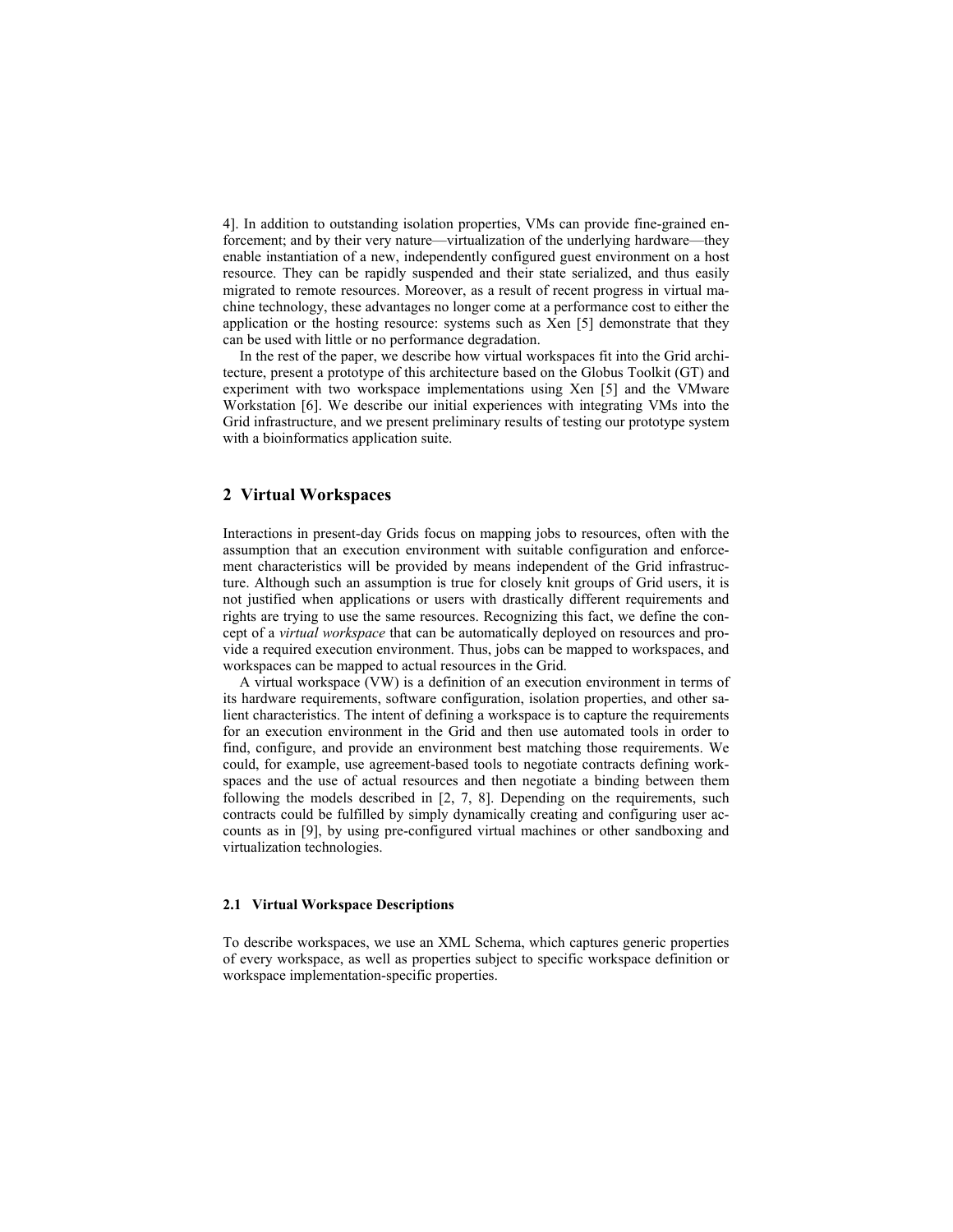The XML example below shows a description of a workspace. It contains the workspace category type that describes what mechanisms are used to create the workspace: we currently support implementations based on different types of virtual machines and dynamic accounts [10]. Currently, the implementation type is used to define the isolation model as well as provide a clue to services processing the workspaces to provide implementation-specific processing. Workspace state can be one of running (a workspace deployed on a resource), shutdown (for example, a "cold" VM image containing no running processes), paused (for example, a "hot" VM image), and corrupted (a workspace that cannot be deployed because of internal inconsistencies). In addition, the generic part of workspace description contains a reference that can be used to check the status of the workspace. The reference embeds information about the workspace owner's distinguished name. Other properties contained in the generic part of the schema include three time-related elements: creationTime, lifeCycle, and lastModified. CreationTime records the time when the workspace was first instantiated. LifeCycle indicates how long the workspace is available for use. Last-Modified keeps the information about when the properties of the workspace were modified last.

Further definition contains a description of different workspace aspects, such as required hardware, networking configuration, required software installations and workspace capability. Description of the "virtual resource" that represents the hardware requirements of the execution environment contains elements such as the RAM size, disk size, disk type, and accessing mode, as well as devices such as virtual CD-ROM drives. A network specification contains the description of a network connection and how to establish it (such as the method to obtain an IP address). Software descriptions contain information about the operating system (e.g., kernel version, distribution type), library signature, and programs installed. Workspace capability describes what can be done with the workspace: for example, a workspace may be configured to run a program on startup or have some programs (in particular, hosting programs) already running and be able to service requests on specific ports.

```
<xs:simpleType name="categoryType"> 
 <xs:restriction base="xs:string"> 
    <xs:enumeration value="dynamic account"/> 
    <xs:enumeration value="vm"/> 
  </xs:restriction> 
</xs:simpleType> 
<xs:simpleType name="stateType"> 
  <xs:restriction base="xs:string"> 
    <xs:enumeration value="shutdown"/> 
    <xs:enumeration value="paused"/> 
    <xs:enumeration value="running"/> 
    <xs:enumeration value="corrupted"/> 
  </xs:restriction> 
</xs:simpleType> 
<xs:element name="virtualWorkspace"> 
  <xs:complexType> 
    <xs:sequence> 
     <xs:element name="category" type="categoryType" default="vm"/> 
 <xs:element name="state" type="stateType" default="shutdown"/> 
 <xs:element name="EPR" type="wsa:EndpointReferenceType"/> 
     <xs:element name="creationTime" type="xs:dateTime" minOccurs="0"/> 
     <xs:element name="lifeCycle" type="xs:integer" minOccurs="0"/> 
     <xs:element name="lastModified" type="xs:dateTime" minOccurs="0"/>
```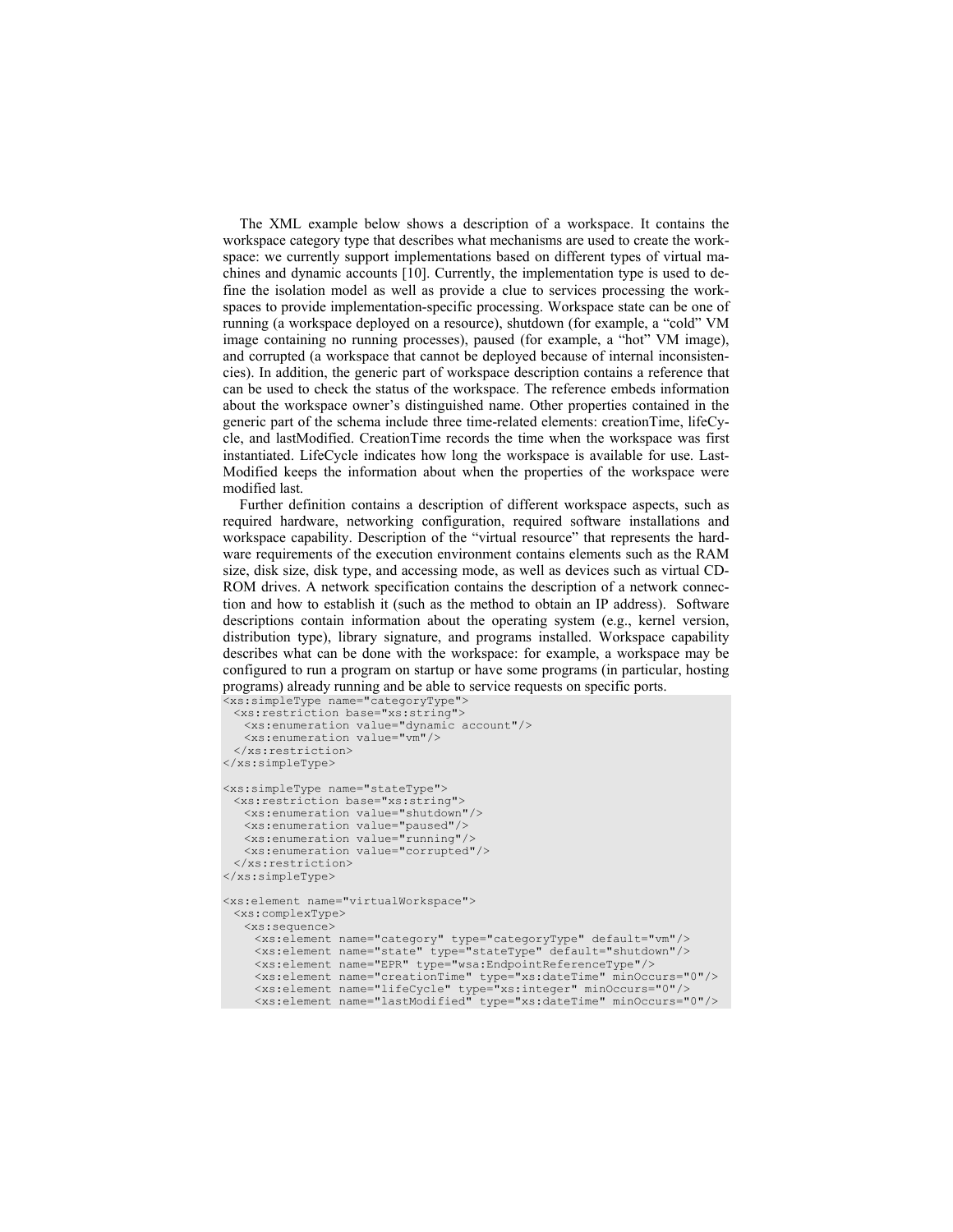```
 <xs:element ref="hw:hardware" minOccurs="0"/> 
      <xs:element ref="net:network" minOccurs="0"/> 
     <xs:element ref="sw:software" minOccurs="0"/> 
      <xs:element ref="cap:capability" minOccurs="0"/> 
    </xs:sequence> 
  </xs:complexType> 
</xs:element>
```
Wherever applicable, workspace properties are described as a set of possible values (e.g., RAM size with min and max requirements) rather than one value. The intent is to leave open the largest possible set of mappings of workspaces to real resources. The schemas are extensible to reflect the capabilities of different implementations. For example, we use a VM-based workspace category type, extended from the generic category type, to describe the category information of a workspace implemented with virtual machines. Besides the inherited category name, it contains extra properties such as the type of virtual machine monitor (VMM), which are specific for VM-based workspaces only.

Based on the descriptions defined in the schema, workspaces can be selected, cloned, or refined. Cloning a workspace, for example, involves creating a new name (as encoded within the reference element), a new resource and copying the description metadata.

### **2.2 Virtual Workspaces as Virtual Machines**

We have surveyed candidate technologies for workspace implementations [4] and identified two especially promising ones: configurable dynamic accounts [10, 11] and virtual machines. Although dynamic accounts present an interesting implementation option (especially when used with enforcement tools such as quota and software configuration tools such as Pacman [12]), we pursue this work elsewhere [9]. Our focus in this paper is on a virtual machine implementation of workspaces in view of their outstanding isolation and serialization properties.

A virtual machine [13] provides a virtualization of the underlying physical host machine. Software running on the host, called virtual machine monitor (VMM) or hypervisor, is responsible for supporting the perception of multiple isolated machines by intercepting and emulating privileged instructions issued by the guest machines. A VMM typically also provides an interface allowing a client to start, pause or stop multiple guests. A VM representation contains a full image of a VM's RAM, disk, and other devices, allowing its state to be fully serialized, preserved, and restored at a later date. Recent exploration of paravirtualization techniques [5] has led to substantial performance improvements in virtualization technologies, making virtual machines an attractive option for Grid computing.

The serialization properties of VMs create the potential for effortless configuration of execution environments (for example, allowing a user to configure VMs with software required by a given community and clone them). Their isolation from the host machine provides a way of running a different configuration from that of the VM host and allows guest VMs and resource owners to take advantage of enhanced security properties of VMs. Further, those abilities combined provide potential for migration. For these reasons, VMs provide an excellent implementation option for workspaces: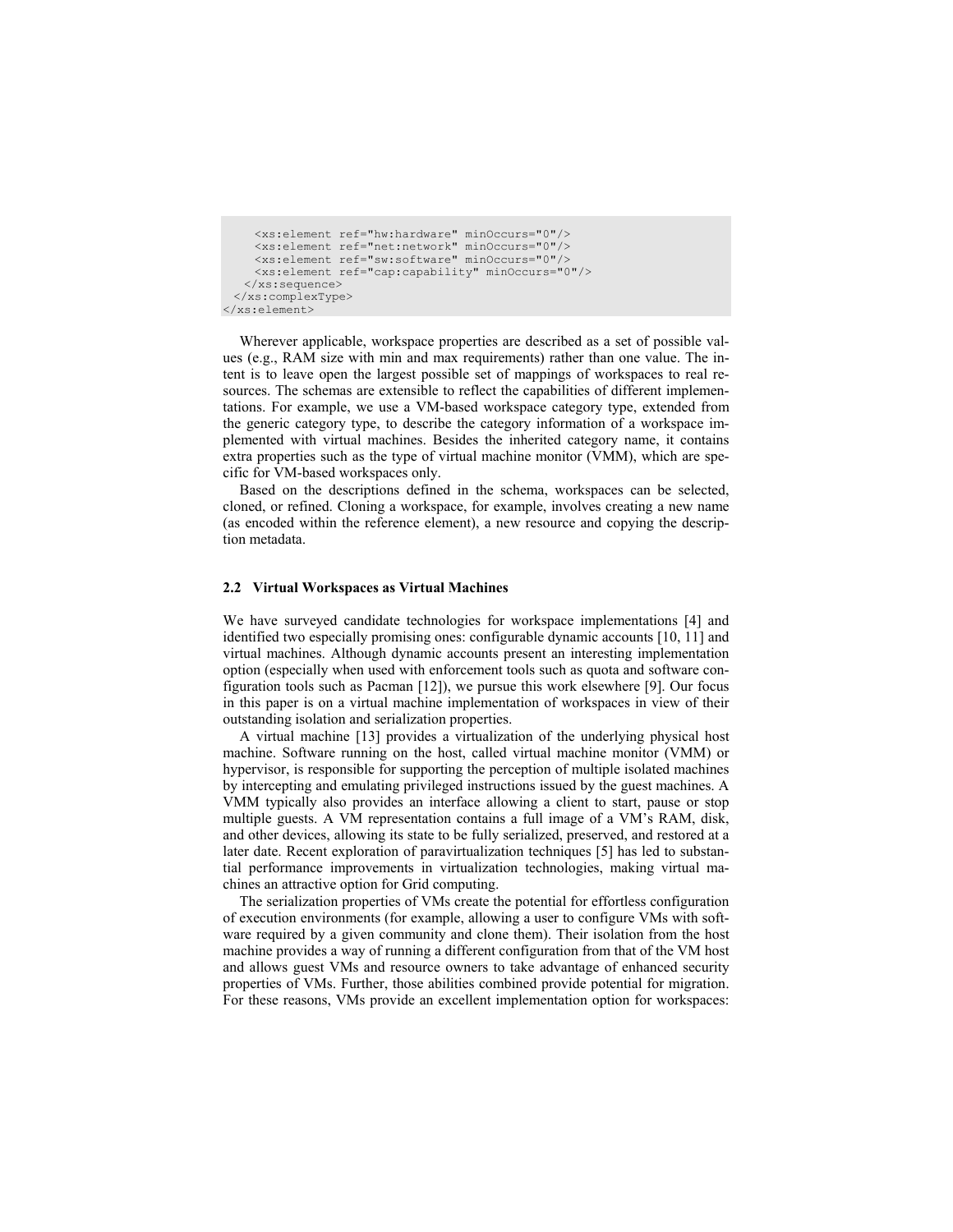the configuration of a VM image can reflect a workspace's software requirements while the VMM can ensure the enforcement of hardware properties.

# **3 Integrating Virtual Workspaces into the Grid Architecture**

Virtual workspaces refine the execution environment layer in Grid architecture: rather than mapping jobs directly onto hardware resources as in [14], we map jobs to preconfigured workspaces which can then be mapped to Grid resources. Since a workspace may exist beyond its deployment, and may in fact may be deployed many times on different resources during its lifetime, we introduce two new services: VW Repository which provides a management interface to workspaces, and VW Manager which orchestrates their deployment. The figure below illustrates how workspaces work within the Grid infrastructure:



**Figure 1: Grid Interactions with Virtual Workspaces** 

### **3.1 Grid Interactions**

In order to create a workspace instance, a Grid client contacts the VW Factory with a workspace description presented in Section 2.1. A negotiation process may take place to ensure that the workspace is created in a policy controlled way. The newly created workspace is registered with a VW Repository, which provides a Grid service interface allowing for inspection and management of workspaces and keeps track of resources implementing workspaces such as virtual machine images. As a result of creation the client is returned a WSRF end-point reference (EPR) to the workspace. We leverage the abstraction of a Grid service resource [1] to enable inspection and management of properties such as termination time.

To deploy a VW on a specific resource, a client contacts a VW Manager Grid service on that resource and presents it the workspace's EPR. The VW Manager allows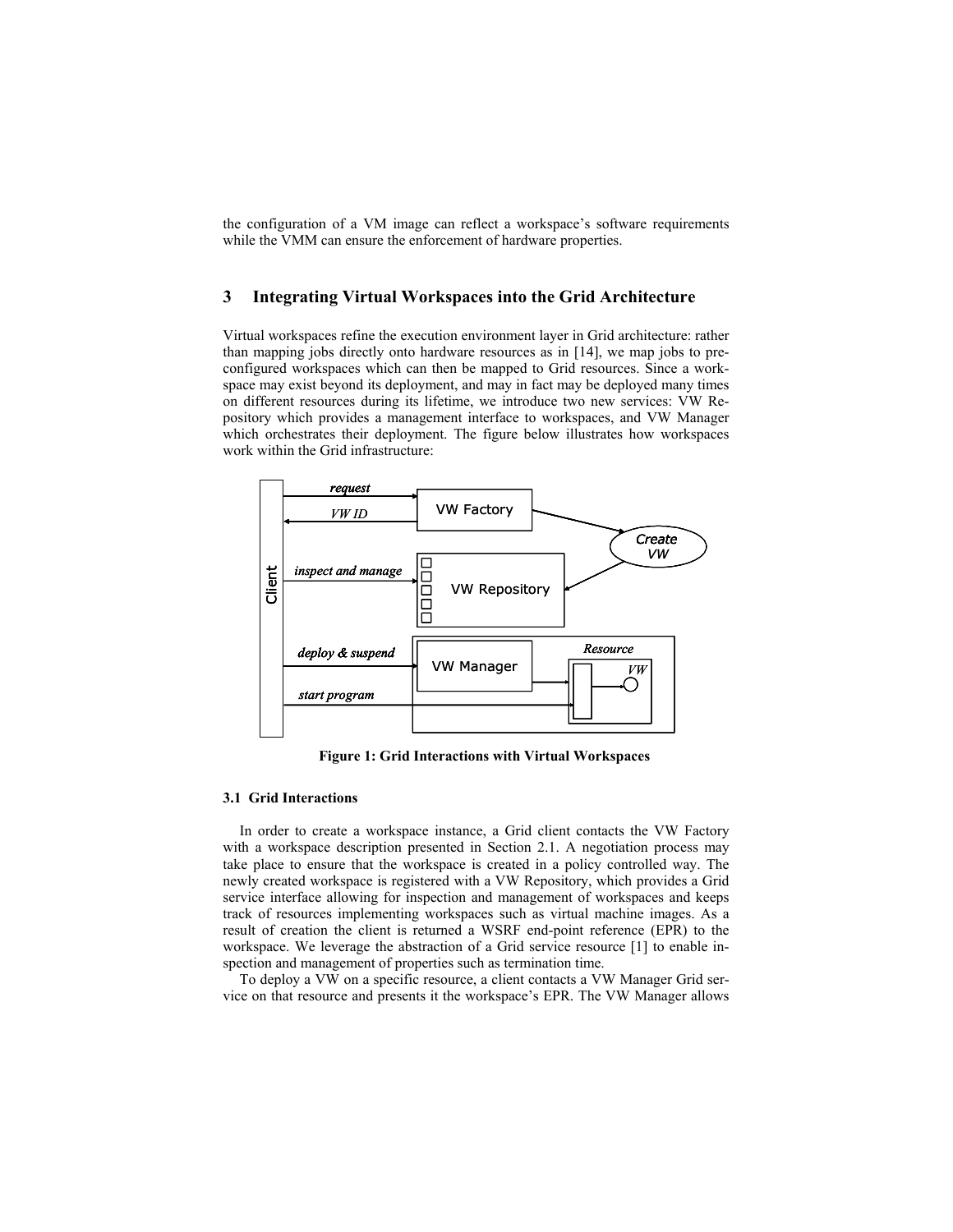a client to deploy/undeploy, start/stop, and (in our VM-based implementation) also pause/unpause workspaces. Deploying a workspace simply means staging all components of the workspace (such as a VM image) to the resource so that they are available to the VW Manager on that resource. Currently, "checking out" workspaces from the repository puts a lock on them, since their state might change during use. Similarly, "undeploy" releases the hold on workspace resources and the corresponding lock. After the workspaces are staged, they can be started (i.e., become available for computation). Once a VW becomes ready for execution, a program can be started by using Grid infrastructure mechanisms (e.g., Globus Resource Allocation Manager, or GRAM) or by using other methods such as preconfigured program startup or a continuation of a previous execution. The VW Manager can also stop, pause ("freeze" an ongoing computation), or undeploy a stopped or paused workspace (stage it back to the repository for example).

In a complete picture of interactions, a community broker would negotiate reservations or agreements for the use of specific resource allocations on a resource. The workspace agreements would be matched against those allocations and create binding agreements allowing the deployment of a specific workspace on a selected resource much as described in SNAP [7]. Such agreements could then be renegotiated and the workspaces migrated, as need arises.

#### **3.2 Implementation**

Our current prototype uses both Xen (version 2.01) and VMware (Workstation, version 4.5) VMs to implement virtual workspaces. The workspaces use IP addresses from a pre-reserved pool for networking. The Grid services and infrastructure described above were implemented by using GT4 (alpha version 3.9.4). In order to be capable of deploying workspaces of a specific type, a host machine has to run a virtual machine monitor of that type as well as the VW Manager service. At this point we assume that no VM image will leave the trusted environment of a specific site; that is, we do not yet introduce mechanisms to protect integrity and privacy of images themselves, and we assume one repository per site.

New workspaces are created by cloning existing images configured with the same requirements and stored in the repository image pool, as in [15]. Each workspace is configured with a certificate and a private key to authenticate itself to clients. At this stage, we do not support negotiation for workspace creation; a workspace request is either accepted or rejected based on existing policies.

The VW Manager interfaces with VMM running on a particular resource to implement to stage/unstage, start/stop, and pause/unpause operations: in Xen via an HTTP control interface and on VMware Workstation via GUI scripting. To stage a workspace, the VW Manager transfers the workspace data (including description metadata and the implementation-specific image) from the VM Repository to the host node by using GridFTP [16]. Once the workspace data transfer is complete, the VW Manager waits for the client to start the workspace, which includes creating a workspace resource, loading the VM image into memory, and booting the VM. At boot time the VM may initiate preconfigured operations such as obtaining its network address and starting programs (including the GT hosting environment). Once this step is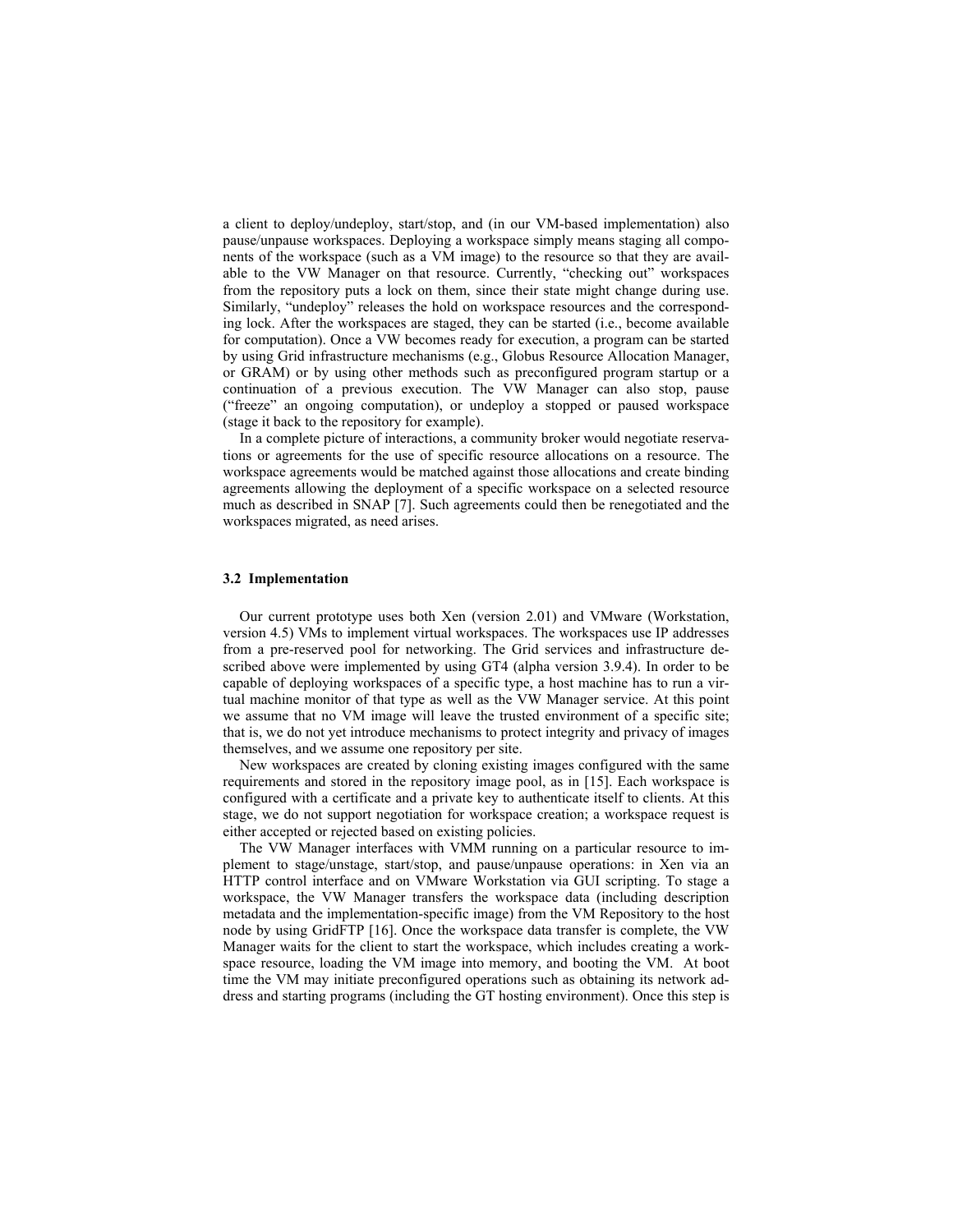completed, a VM can advertise the hosted Grid services such as GRAM for clients to invoke.

Although in the current prototype we do not address the issue of ensuring privacy and integrity of workspace representations (VM images), we do support standard Grid authentication and authorization mechanisms. Running workspaces and Grid clients mutually authenticate by using the Grid Security Infrastructure GSI [17]. Our infrastructure also accepts VOMS certificates [18] and is capable of extracting VOMS attributes for authorization. Authorization of workspace creation, deployment, and management is configured via access control lists based on the distinguished name and attributes of Grid entities.

## **4 Experiences with Virtual Workspaces**

The performance impact of virtual machines on applications has been shown to be small (typically under 5% of slowdown) for different application classes [5, 19, 20]. In our preliminary evaluation, we explored the performance impact of different ways of using VMs as part of Grid infrastructure. We also conducted a preliminary evaluation of VM usage with applications.

To explore the best ways of using VMs within the Grid infrastructure, we timed the process of starting up a workspace and running a program in it on a remote node in different startup configurations. We repeated those experiments for both of our workspace implementations (Xen and VMware Workstation) and compared them with the time of job startup through a call to GT4 GRAM. In all the experiments we assume that the necessary data had already been staged to the node (i.e., the executable and input data for GRAM and a VM image in the case of workspace deployment).

All experiments were run on a dual 2.2 GHz Xeon server configured to run single-CPU guest VMs. The same VM image configuration (Debian Sarge) was used for both Xen and VMware, and the same test application was used for all experiments. Time was measured on the server side only, by using wall clock time.



**Figure 2: Xen-based VWs versus job invocation using GRAM** 

 Figure 2(a) shows time elapsed from the moment GRAM received a job startup request till the end of the job: as per GRAM default the job is run in a user account. Figures 2(b-c) show the combined time of deploying a workspace implemented as a Xen VM and starting a job in it under two different scenarios. In 2(b) we take advan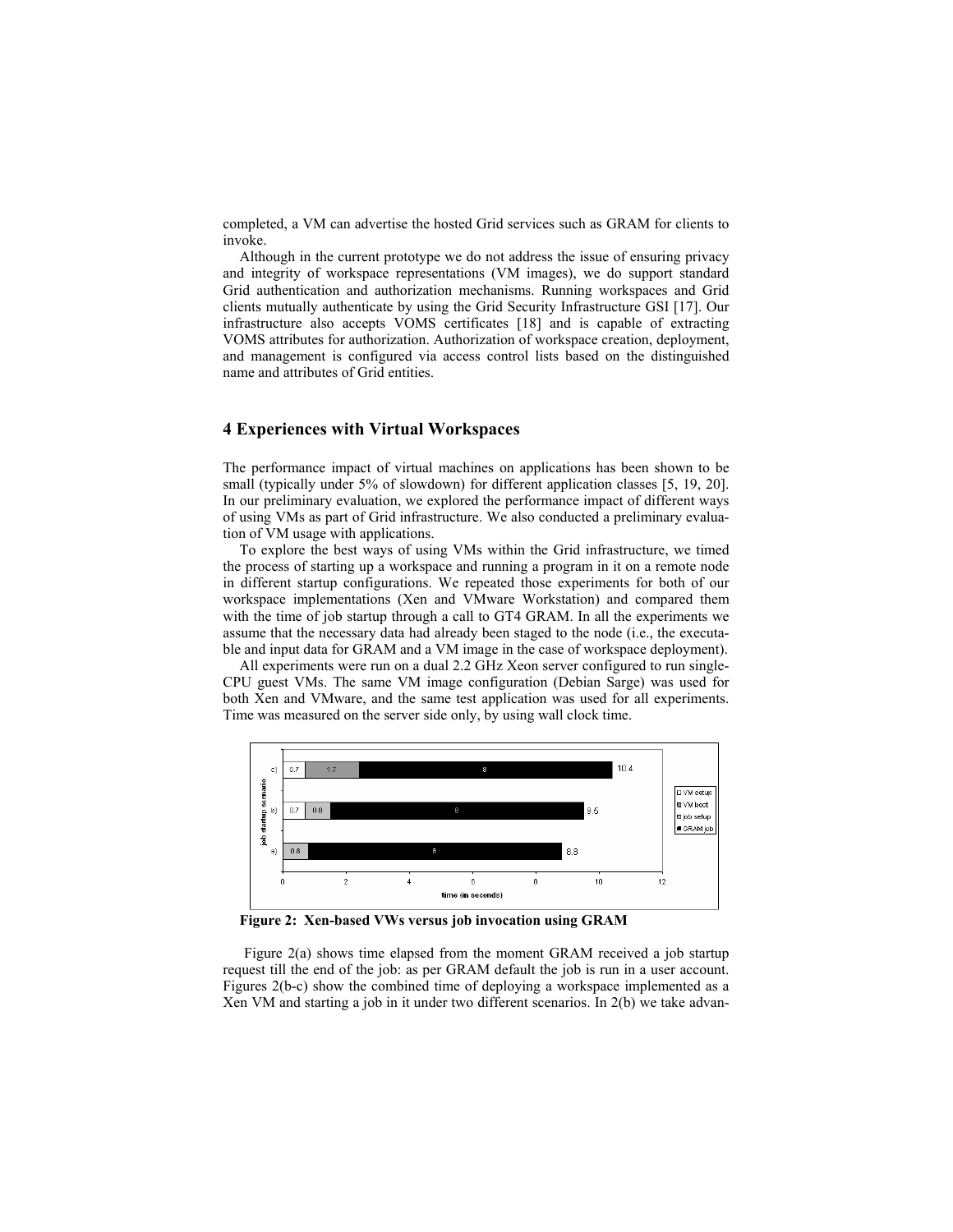tage of the serialization property of VMs: we prepare a "hot image" (a paused image) with a hosting environment already started up. A call to GRAM is placed as soon as the environment is available. In 2(c), instead of configuring the workspace to start up a GT4 hosting environment, we start the job directly. Unless the VM is partially configured at boot time, this scenario could also be optimized by pausing a booted VM.

For comparison, we also ran a similar test on VMware Workstation, which is hard to time given its non-programmatic, opaque interface (VMware ESX/GSX tools provide more efficient and direct interfaces). The results are summarized in Figure 3; a significant amount of time is spent in a controller adapter to the Workstation version.



**Figure 3: VM deployment time using VMware workstation** 

Our preliminary experiments show that a Xen VM could be effective for a range of configurations with addition to job deployment time that can easily be absorbed by latency in the Grid environment. Startup costs of deploying a VM image are comparable to starting a job; the trade-off is that while GRAM implements a flexible job deployment strategy the VM is already pre-configured with the job to be started. On the other hand, the advantages gained by using VMs are significant. Deploying hot images ready to process requests offers the fastest solution (note that this method could be used to eliminate application initialization time as well). However, this may not always be possible; in such cases using a VM preconfigured to start a specific job is also an efficient alternative (currently no credential is delegated to such a job; the startup is based on authorization of the client that submits the VM).

To obtain a preliminary assessment of the usefulness of this infrastructure to Grid applications, we experimented with the EMBOSS [21] suite for bioinformatics applications. The most important effect was facilitating deployment: while the EMBOSS installation took roughly 45 minutes, starting a preconfigured VMware Workstation workspace took on average 6 minutes and 23 seconds (including staging), and the process itself eliminated installation errors (as per our results above, Xen could be used for even better results). Another noticeable consequence was a more flexible use of resources, especially in a heterogeneous resource environment: we no longer had to require a homogenous resource base.

While the determination is application specific, our results suggest there are situations where using virtual machine workspace implementations would not be useful. Jobs that require 100% resource utilization, do not require specific environments, or that each run for less time than the time required to stage, boot or unpause a virtual machine would not be good candidates for the infrastructure.

### **5 Related Work**

Due to its potential, the use of virtual machines in Grid computing is attracting increasing attention [3]. The In-Vigo project [15, 22] made substantial progress in this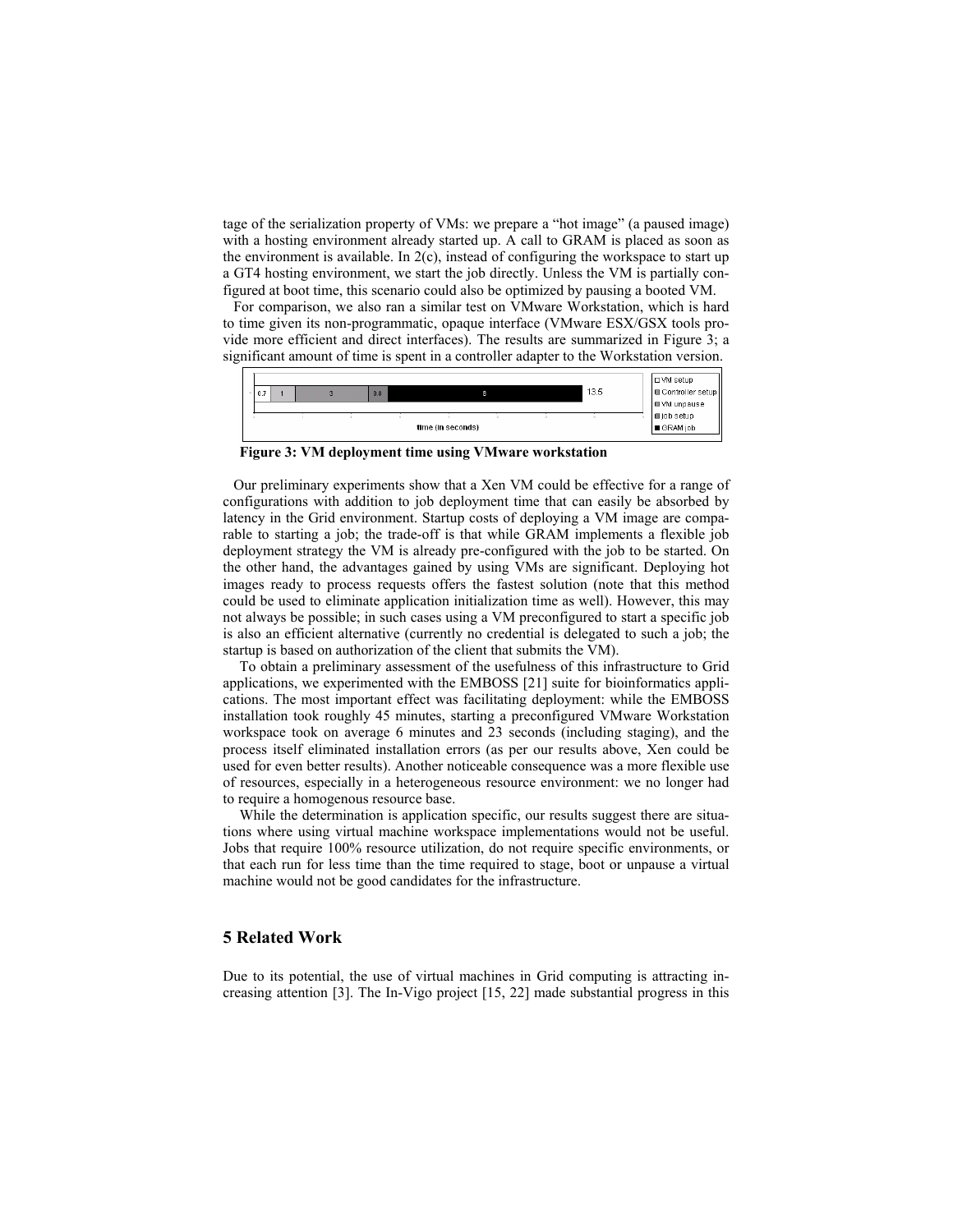direction while the Virtuoso [23] and VIOLIN [24] projects explored networking issues arising from use of VMs in this setting. Our approach differs in that it focuses on technology-neutral virtual workspaces, using virtual machines as only one of their potential implementations. Further, recognizing that a workspace may be deployed many times we distinguish between workspace creation and its deployment introducing a different architecture for its support.

Attempts to capture requirements of an execution environment to some extent and automate their deployment have also been made before: for example, the virtual appliance project [25] uses virtual machines configured based on descriptions in a configuration language to ease administrative burden, and the Cluster on Demand (COD) project [26] allows a user to choose from a database of configurations to configure a partition of a cluster. We differ from these projects by our focus on Grid computing and technology-independent approach.

Finally, the Xenoserver project [27] is building an infrastructure for wide-area distributed computing based on virtual machines similar to our long-term goals. Here, we differ by building within the established framework of Grid computing rather than providing new infrastructure.

# **6 Conclusions and Future Work**

We have described the abstraction of a virtual workspace, a customizable execution environment capable of being deployed on a variety of platforms in the Grid. Workspaces are defined in terms of client requirements, such as software and hardware requirements, and are implemented in terms of technologies providing an isolated execution environment, quality of service at the granularity of a workspace (as opposed to a single process), customized software installation, and, in the case of VMs, execution serialization and migration.

We showed how workspaces can be integrated into the existing Grid infrastructure. The integration entails relatively small changes, but introduces substantial flexibility of use. The use of Grid protocols allows us to fully leverage this flexibility and create, deploy, and shut down workspaces dynamically based on policy-driven provisioning decisions. By virtue of their properties, workspaces are a promising vehicle for implementing policy-driven Grid usage.

To evaluate the feasibility of our workspace implementations, we compared the performance of GT4 GRAM, a widely used job startup service for Grid applications, to the process of starting up workspaces implemented as virtual machines in a variety of scenarios. In conjunction with the small performance impact on applications [5], our results show workspaces to be a promising abstraction for Grid computing. In addition, our experiments identified a number of job startup scenarios relevant in the workspace context, showing how they may be used in practice. Preliminary application evaluation of workspaces also proved satisfactory and fully realized our expectations for more flexible resource usage.

More work is needed in order to fully assess the usefulness of these ideas. In the short term, we will focus on the privacy and integrity of migrating workspaces. Workspace distribution (delivery to host) can require transferring images of a few gigabytes; this task can be handled by using the presence of an image on a node as a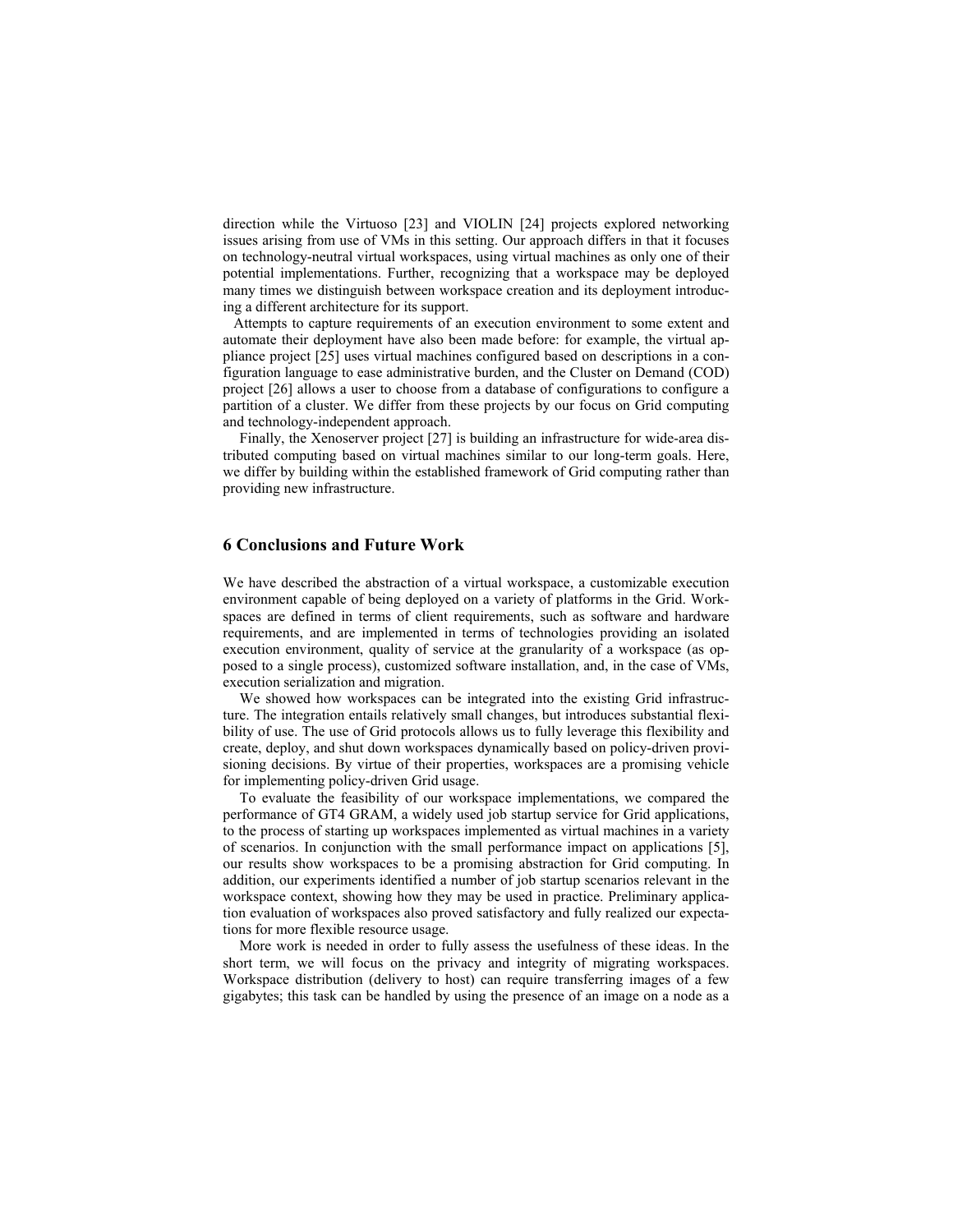matching criterion as proposed in [15] or by transferring only partial images as in [28]. In addition to performance impact on individual applications, we are considering scalability issues that can be addressed by either using a lighter-weight workspace implementation such as [29] or mapping groups of jobs to one workspace.

# **Acknowledgments**

This work was supported in part by the Mathematical, Information, and Computational Sciences Division subprogram of the Office of Advanced Scientific Computing Research, SciDAC Program, Office of Science, U.S. Department of Energy, under Contract W-31-109-ENG-38.

# **References**

- 1. Czajkowski, K., D. Ferguson, I. Foster, J. Frey, S. Graham, I. Sedukhin, D. Snelling, S. Tuecke, and W. Vambenepe, *The WS-Resource Framework*. 2004: www.globus.org/wsrf.
- 2. Andrieux, A., K. Czajkowski, A. Dan, K. Keahey, H. Ludwig, J. Pruyne, J. Rofrano, S. Tuecke, and M. Xu, *Web Services Agreement Specification (WS-Agreement) Draft 20*. 2004: https://forge.gridforum.org/projects/graap-wg/.
- 3. Figueiredo, R., P. Dinda, and J. Fortes. *A Case for Grid Computing on Virtual Machines*. in *23rd International Conference on Distributed Computing Systems*. 2003.
- 4. Keahey, K., K. Doering, and I. Foster. *From Sandbox to Playground: Dynamic Virtual Environments in the Grid*. in *5th International Workshop in Grid Computing*. 2004.
- 5. Barham, P., B. Dragovic, K. Fraser, S. Hand, T. Harris, A. Ho, R. Neugebar, I. Pratt, and A. Warfield. *Xen and the Art of Virtualization*. in *ACM Symposium on Operating Systems Principles (SOSP)*.
- 6. *VMware: http://www.vmware.com.*
- 7. Czajkowski, K., I. Foster, V. Sander, C. Kesselman, and S. Tuecke. *SNAP: A Protocol for Negotiating Service Level Agreements and Coordinating Resource Management in Distributed Systems*. in *8th Workshop on Job Scheduling Strategies for Parallel Processing*. 2002. Edinburgh, Scotland.
- 8. Raman, R., M. Livny, and M. Solomon, *Matchmaking: An Extensible Framework for Distributed Resource Management.* Cluster Computing: The Journal of Networks, Software Tools and Applications, 1999. **2**: p. 129-138.
- 9. *Workspace Management Service*: http://www.mcs.anl.gov/workspace/.
- 10. Keahey, K., M. Ripeanu, and K. Doering. *Dynamic Creation and Management of Runtime Environments in the Grid*. in *Workshop on Designing and Building Web Services*. 2003. Chicago, IL.
- 11. McNab, A., *Grid-Based Access Control for Unix Environments, Filesystems and Web Sites.* Proceeings of the CHEP 2003 conference, 2003.
- 12. Youssef, S., *Pacman: A Package Manager*. 2004: http://physics.bu.edu/~youssef/pacman/.